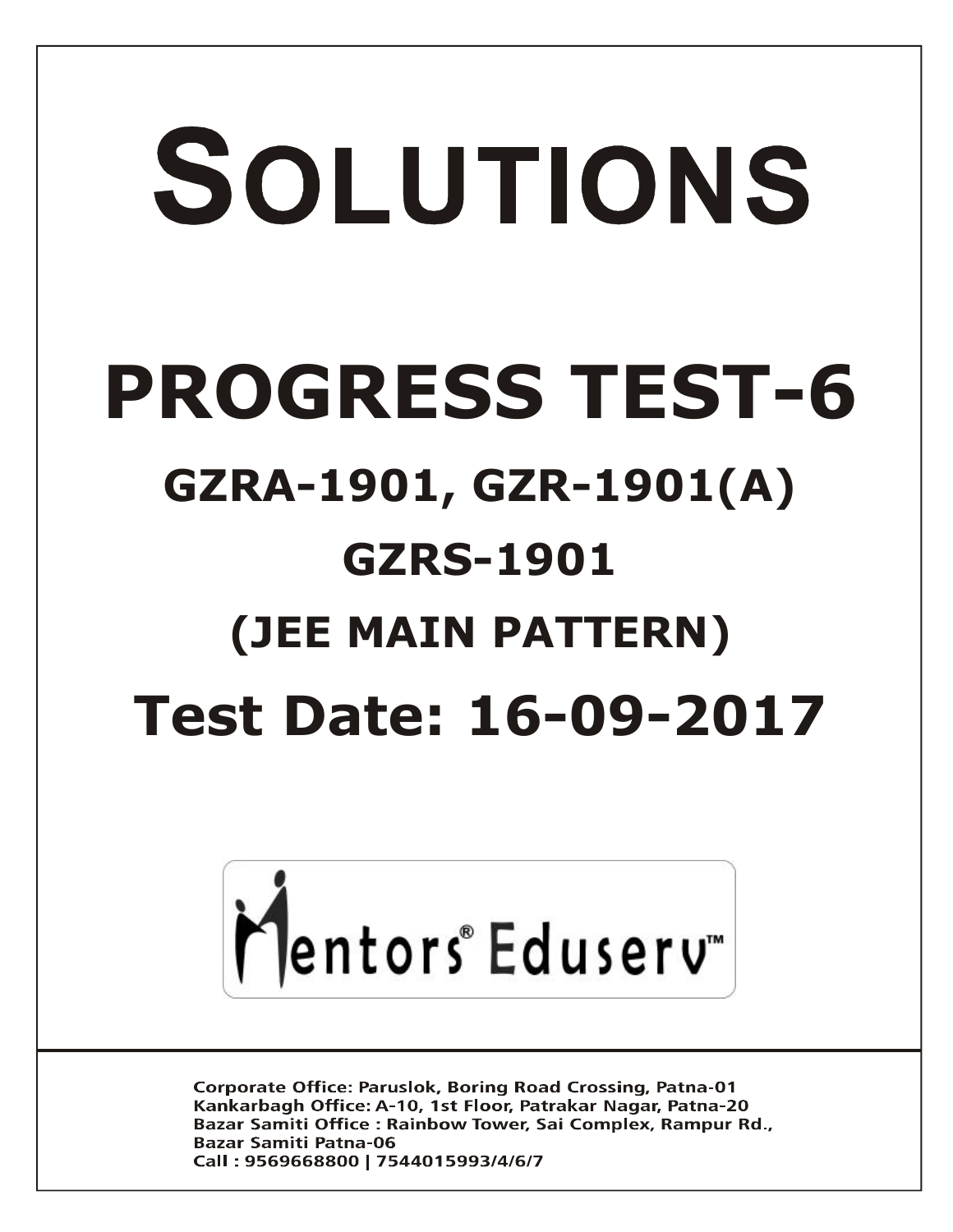| $[2]$ | PT-VI (Main) GZRA-1901, GZR-1901(A) & GZRS-1901_16.09.2017                                                                       |
|-------|----------------------------------------------------------------------------------------------------------------------------------|
|       | <b>PHYSICS</b>                                                                                                                   |
| 1.    | (D)                                                                                                                              |
|       | $\frac{\Delta V}{V} \times 100 = 3 \left( \frac{\Delta \ell}{\ell} \times 100 \right)$                                           |
| 2.    | (B)                                                                                                                              |
|       | $a_{\rm A} = 6a_{\rm B}$                                                                                                         |
|       | $a_B = \frac{a_A}{6} = \frac{12m/s^2}{6} = 2m/s^2$                                                                               |
| 3.    | (D)                                                                                                                              |
| 4.    | (B)                                                                                                                              |
|       | $x^2 + y^2 = \ell^2$                                                                                                             |
|       | $2x \frac{du}{dt} + 0 = 2\ell \frac{d\ell}{dt}$ [y = constant]<br>$\overline{y}$                                                 |
|       | m<br>or $\left  \frac{dx}{dt} \right  = \frac{\left  \frac{d\ell}{dt} \right }{\left( x / \ell \right)} = \frac{v}{\sin \theta}$ |
| 5.    | (C)                                                                                                                              |
|       | t is the time to reach ground.                                                                                                   |
|       | h = $\frac{1}{2}$ at <sup>2</sup> ; $\left(1 - \frac{9}{25}\right)$ h = $\frac{1}{2}$ a $(t - 1)^2$                              |
|       | $\left(1-\frac{9}{25}\right) = \frac{(t-1)^2}{t^2}$ ; $\frac{16}{25} = \frac{(t-1)^2}{t^2}$                                      |
|       | or $\frac{4}{5} = \frac{t-1}{t}$<br>$\therefore$ t = 5 sec                                                                       |
|       | h = $\frac{1}{2}$ × 9.8 × 5 <sup>2</sup> = 122.5 m                                                                               |
| 6.    | (A)                                                                                                                              |
| 7.    | (B)                                                                                                                              |
| 8.    | (B)                                                                                                                              |
|       | $\therefore$ f = ma <sub>2</sub>                                                                                                 |
|       |                                                                                                                                  |

Mentors<sup>e</sup> Eduserv<sup>-</sup>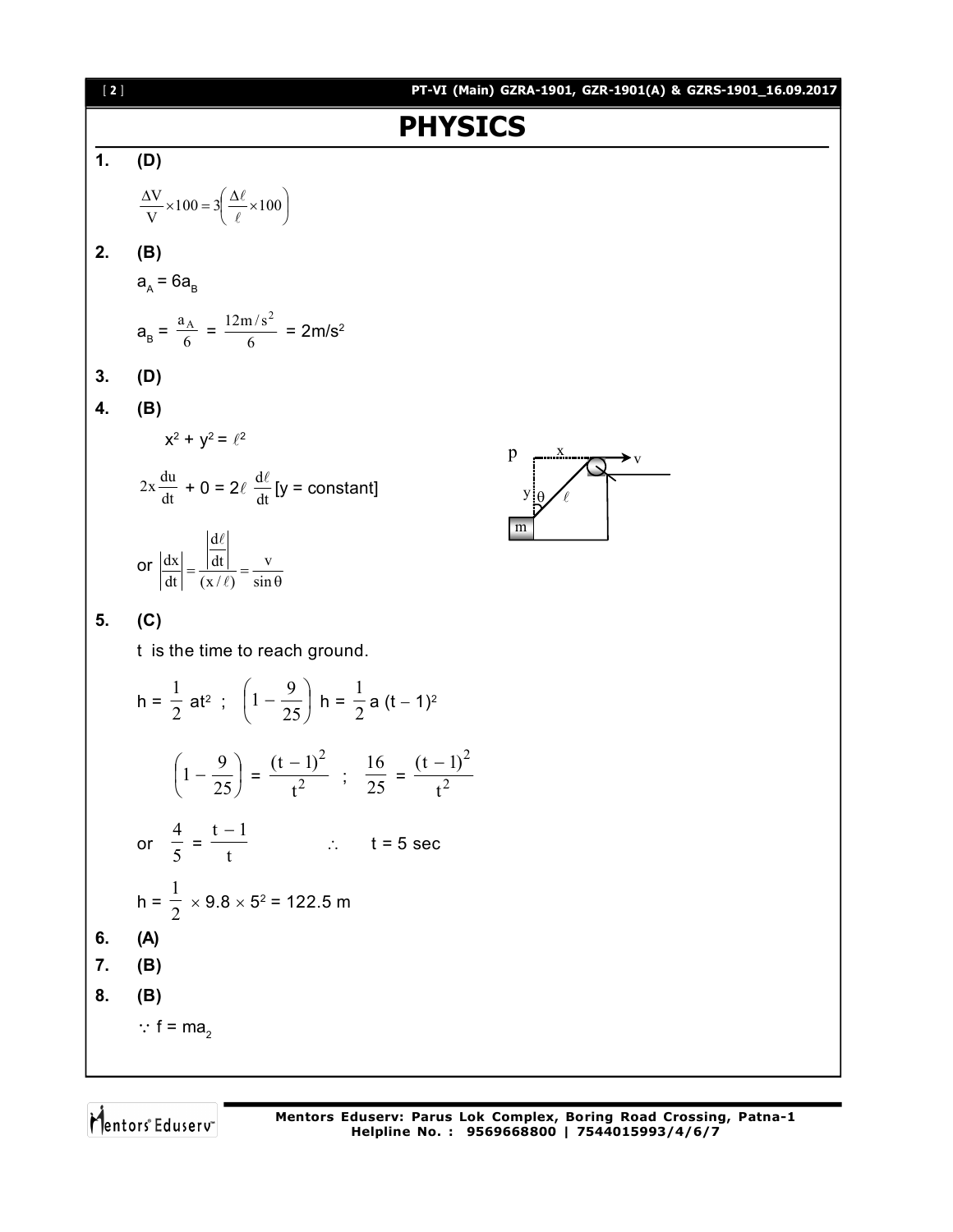### **PT-VI (Main) GZRA-1901, GZR-1901(A) & GZRS-1901\_16.09.2017** [ **3** ]

**9. (B) 10. (A)** When pulley is clamped (or masses are stationary)  $W_1 = (m_1 + m_2)$  $\ldots$ (i) When clamp is removed,  $W_2 = 2T = \frac{m_1 m_2}{m_1 + m_2} g$  $4m_1m$  $1 + m_2$  $1^{\text{III}}2$  $\frac{1}{1+m_2}$ g ....(ii) ∴ ∆W = W<sub>1</sub> – W<sub>2</sub> =  $\frac{\text{m}_1 - \text{m}_2}{\text{m}_1 + \text{m}_2}$  g  $(m_1 - m_2)$  $1 + m_2$  $(-m_2)^2$  $^{+}$  $\overline{\phantom{0}}$ **11. (D) 12. (A) 13. (C)** Given equation is  $\left(p + \frac{a}{V^2}\right)(V - b) = RT$  $\left(p+\frac{a}{V^2}\right)(V-b)=F$ We know that  $p + \frac{a}{\sqrt{2}} = \lfloor M L^{-1} T^{-2} \rfloor$  $\left[p + \frac{a}{V^2}\right] = \left[ML^{-1}T^{-2}\right]$ , P = pressure.  $\frac{1}{2}$  = [ML<sup>-1</sup>T<sup>-2</sup>  $\left[\frac{a}{V^2}\right]$  = [ML<sup>-1</sup>T<sup>-2</sup>]  $\left\lfloor \frac{a}{V^2} \right\rfloor = [ML^{-1}T^{-2}]$  $a = [L^3]^2 [ML^{-1}T^{-2}] = [L^6][ML^{-1}T^{-2}] = [ML^5T^{-2}] \left[ \because V \equiv \left[ L^3 \right] \right]$ **14. (B)** Value of 1 main scale division = a unit Now  $(n+1)$  vernier scale division = n main scale divisions = na units. Therefore, value of 1 vernier scale division =  $\frac{na}{(n+1)}$  $\frac{1}{(n+1)}$  units. Vernier constant = value of 1 main scale division – value of 1 vernier scale division  $= a - \frac{1}{n+1} = a(1 - \frac{1}{n+1}) = \frac{1}{(n+1)}$  $a - \frac{na}{n+1} = a\left(1 - \frac{n}{n+1}\right) = \frac{a}{(n+1)}$  $-\frac{na}{n+1} = a\left(1 - \frac{n}{n+1}\right) = \frac{a}{(n+1)}$  units. **15. (D)** From f.b.d.  $\begin{vmatrix} 40 \text{ N} \end{vmatrix} \rightarrow T = 8\sqrt{3} \text{ N}$ f  $\frac{8\sqrt{3}}{12} \approx 0.35$ 40  $\mu = \frac{646}{10} \approx$ **16. (A)** Resolve the applied force and get normal reaction and limiting friction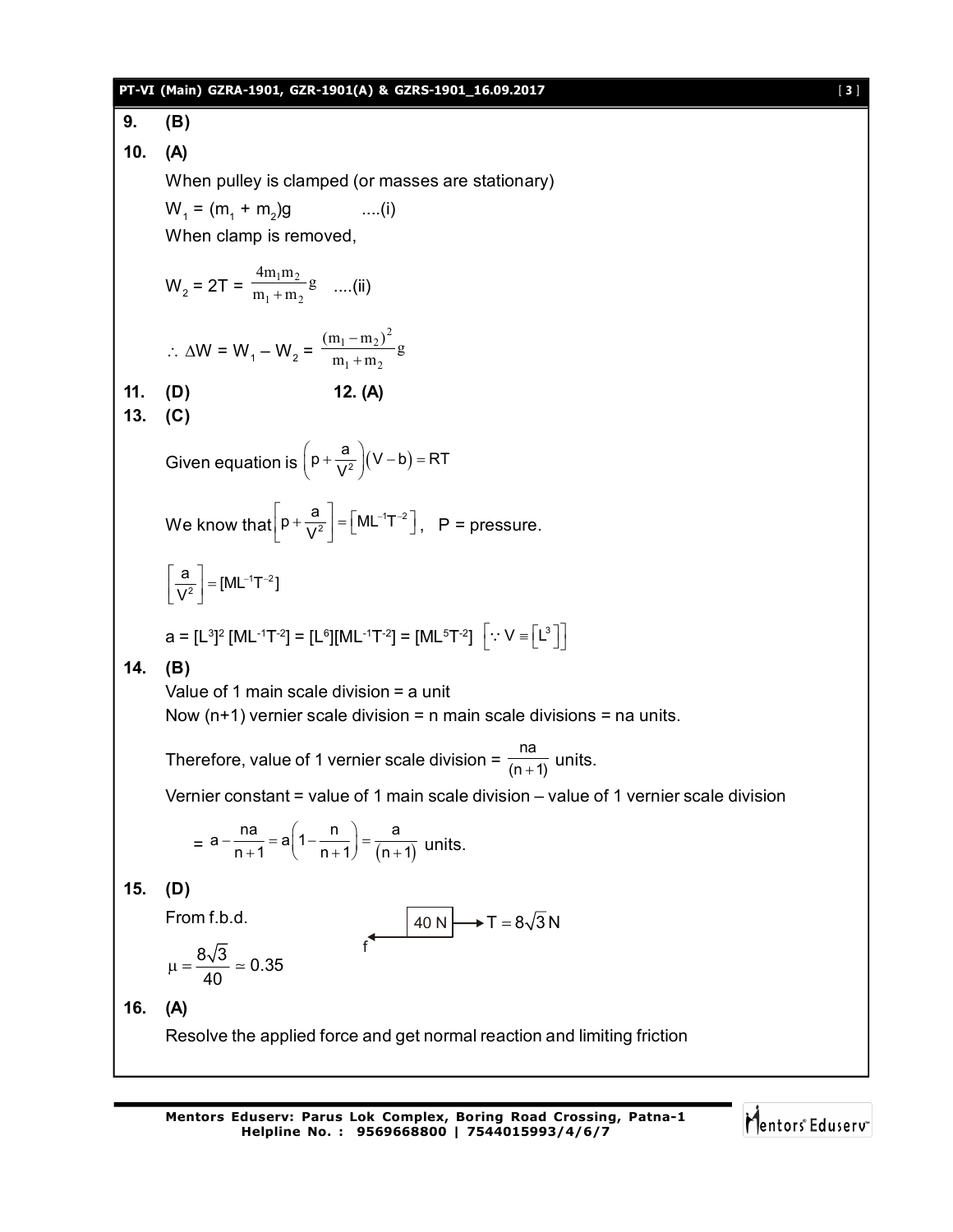[ **4** ] **PT-VI (Main) GZRA-1901, GZR-1901(A) & GZRS-1901\_16.09.2017 17. (C)** Common acceleration  $a = \frac{KA}{a}$ 2m  $=$  $f_r = ma = \frac{KA}{2}$ 2  $\therefore$  f<sub>r</sub> = ma = = **18. (C)** Clearly  $\tan \theta = \frac{3}{4}$ 4  $\mu = \tan \theta = -$ **19. (C)** Use homogenity of dimensión and use  $\mu \rightarrow$  Dimension less quantity  $\lambda \rightarrow$  meter **20. (B)** ∴  $S_1 + S_2 = 2\pi r$  $\frac{4 \text{ m/s}}{6 \text{ m/s}}$  6 m/s ∴ 4t + 6t =  $2\pi r = t = \frac{2\pi r}{10} = \frac{2 \times 3.14 \times 4}{10} = 2.5$  s **21. (C)** dx  $v \frac{dv}{dx} = 2x + 1$  $vdv = (2x + 1) dx$ j v  $\int_{0}^{x} v dv = \int_{0}^{x} (2x +$ x 0  $(2x+1)dx$   $\Rightarrow \frac{v}{2}$  $\frac{v^2}{2} = x^2 + x$ **22. (A) 23. (C)** The displacement of the body during the time t as it reaches the point of projection again  $\Rightarrow$  S = 0  $\Rightarrow$   $v_0 t - \frac{1}{2}gt^2 = 0$  $v_0 t - \frac{1}{2}gt^2 = 0$   $\Rightarrow t = \frac{2v}{g}$  $t = \frac{2v_0}{\sqrt{2}}$ During the same time t, the body moves in absence of gravity through a distance  ${\rm D}^\prime={\rm v}_0{\rm t}$  , because in absence of gravity g = 0  $\Rightarrow$  D'=v<sub>0</sub> $\left(\frac{0}{g}\right)$ = $\frac{0}{g}$  $2v$ g  $D' = v_0 \left( \frac{2v}{v_0} \right)$  $\left(\frac{2v_0}{g}\right) = \frac{2v_0^2}{g}$ J  $\overline{\phantom{a}}$  $\overline{\phantom{a}}$  $\setminus$  $v' = v_0 \left( \frac{2v_0}{v} \right) = \frac{2v_0^2}{v}$  ...(i) In presence of gravity the total distance covered is g v 2g  $D = 2H = 2\frac{V}{2}$  $= D = 2H = 2\frac{v_0^2}{2g} = \frac{v_0^2}{g}$  ...(ii)  $(i) \div (ii) \Rightarrow D' = 2D$ Hence **(C)**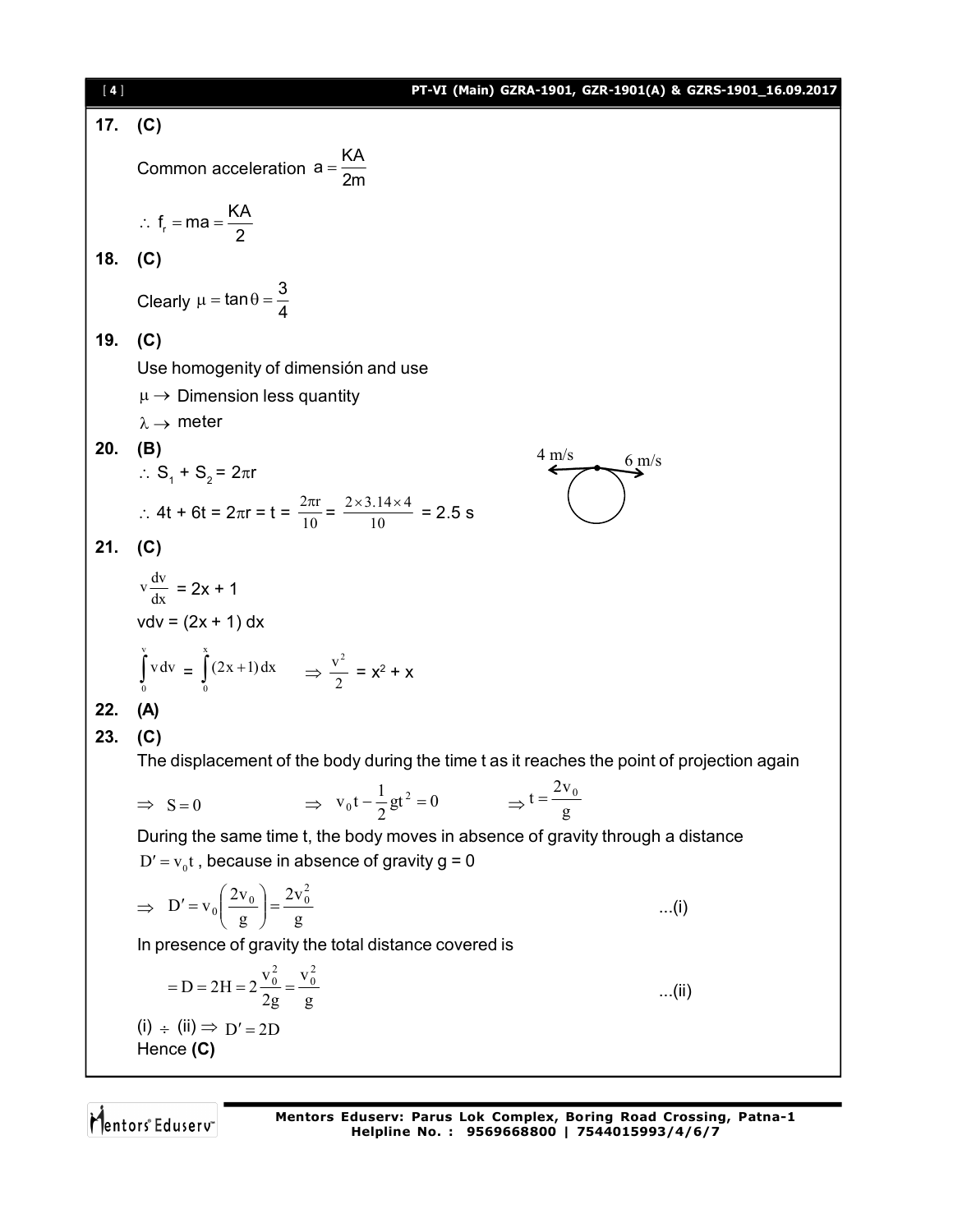|     | PT-VI (Main) GZRA-1901, GZR-1901(A) & GZRS-1901_16.09.2017                                                                                                                                                                           | [5] |
|-----|--------------------------------------------------------------------------------------------------------------------------------------------------------------------------------------------------------------------------------------|-----|
| 24. | (C)                                                                                                                                                                                                                                  |     |
|     | Time of travel of each stone $=$ t                                                                                                                                                                                                   |     |
|     | Distance travelled by each stone $=$ $\frac{h}{2}$                                                                                                                                                                                   |     |
|     | For stone A, $\frac{h}{2} = \frac{1}{2}gt^2$ i.e., $t = \sqrt{\frac{h}{g}}$                                                                                                                                                          |     |
|     | $\begin{array}{c}\n\begin{array}{c}\n\downarrow \\ \downarrow \\ \downarrow\n\end{array} \\ \uparrow\n\end{array}$<br>For stone B, $\frac{h}{2} = ut - \frac{1}{2}gt^2 = u\sqrt{\frac{h}{g}} - \frac{1}{2}g\left(\frac{h}{g}\right)$ |     |
|     | $\Rightarrow \frac{h}{2} = u \sqrt{\frac{h}{g}} - \frac{h}{2} \Rightarrow u \sqrt{\frac{h}{g}} = h$                                                                                                                                  |     |
|     | $\therefore$ u = h $\sqrt{\frac{g}{h}} = \sqrt{gh}$                                                                                                                                                                                  |     |
|     | The correct option is $(C)$                                                                                                                                                                                                          |     |
| 25. | (A)                                                                                                                                                                                                                                  |     |
|     | S = ut + $\frac{1}{2}$ at <sup>2</sup> ; 15 = 2 t + $\frac{1}{2}$ × (- 0.1) t <sup>2</sup> $\Rightarrow$ 20 × 15 = 40 t - t <sup>2</sup> or t <sup>2</sup> - 40 t + 300 = 0                                                          |     |
|     | $(t - 30)$ $(t - 10) = 0$ ; $t = 30$ s                                                                                                                                                                                               |     |
|     | or $t = 10$ s<br>The particle is at a distance 15 m from starting point at $t = 10$ s and also $t = 30$ s<br>$\therefore$ (A)                                                                                                        |     |
| 26. | (C)                                                                                                                                                                                                                                  |     |
|     | t is the time to reach ground.                                                                                                                                                                                                       |     |
|     | h = $\frac{1}{2}$ at <sup>2</sup> ; $\left(1 - \frac{9}{25}\right)$ h = $\frac{1}{2}$ a $(t - 1)^2$                                                                                                                                  |     |
|     | $\left(1-\frac{9}{25}\right) = \frac{(t-1)^2}{1^2}$ ; $\frac{16}{25} = \frac{(t-1)^2}{1^2}$                                                                                                                                          |     |
|     | or $\frac{4}{5} = \frac{t-1}{t}$ : $t = 5 \text{ sec}$                                                                                                                                                                               |     |
|     | h = $\frac{1}{2}$ × 9.8 × 5 <sup>2</sup> = 122.5 m                                                                                                                                                                                   |     |
| 27. | (C)                                                                                                                                                                                                                                  |     |
|     | The two stones meet at distance S from top of cliff t seconds after first stone is dropped.                                                                                                                                          |     |
|     | For 1 <sup>st</sup> stone S = $\frac{1}{2}$ gt <sup>2</sup> ; For 2 <sup>nd</sup> stone S = u (t - 2) + $\frac{1}{2}$ g (t - 2) <sup>2</sup>                                                                                         |     |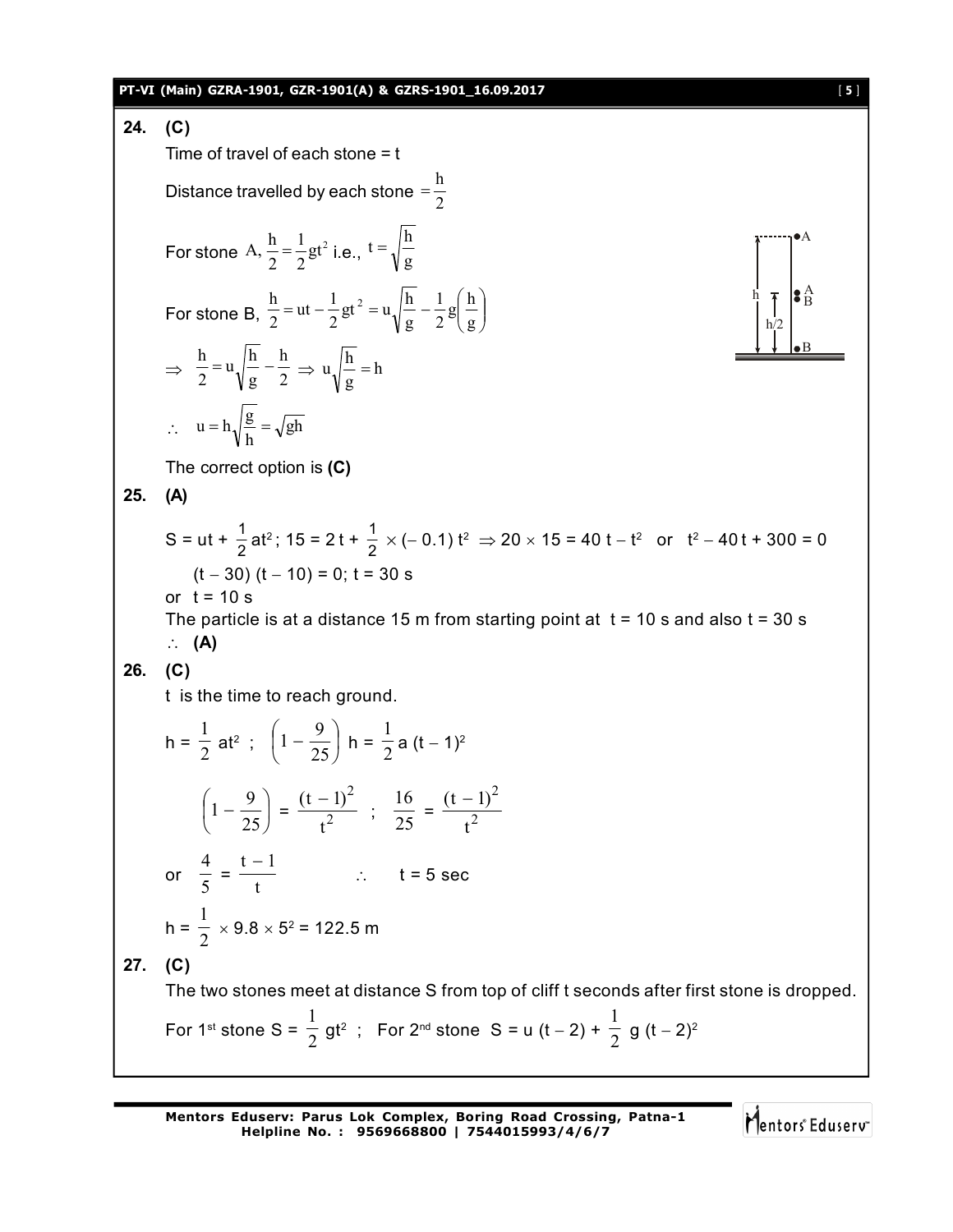

i.e.  $\overline{2}$ 1  $gt^2 = ut - 2 u + \frac{1}{2}$ 1 gt<sup>2</sup> – 2 g t + 2 g 0 = (u - 2 g) t - 2 (u - g) ; t =  $\frac{u}{u-2g}$  $2(u-g)$ -- $=\frac{30-20}{ }$  $2(30 - 10)$ -- $= 4 s$ Distance S at which they meet =  $\frac{1}{2}$ 1  $\times$  g t<sup>2</sup> =  $\frac{1}{2}$ 1  $\times$  10  $\times$  16 = 80 m from top of cliff **(C) 28. (A)** For a force of 100 N on 10 kg block, relative motion will take place.  $\therefore$  The frictional force between 10 kg block and 40 kg block,  $f = \mu mg = 0.4 \times 10 \times 9.8N$ The acceleration of the slab of 40 kg is  $0.98 \text{ m/s}^2$ 40  $a = \frac{0.4 \times 10 \times 9.8}{10}$ **29. (C)** Since mgsin30° > µmgcos30° the block has a tendency to slip downwards. Let F be the minimum force applied on it, so that it does not slip. Then  $N = F + mqcos30^\circ$  $\therefore$  mgsin30° =  $\mu$ N =  $\mu$ (F + mgcos30°) or  $F = \frac{mg\sin 30^{\circ}}{\mu} - mg\cos 30^{\circ} = \frac{(2)(10)(1/2)}{0.5} - (2)(10)\left(\frac{\sqrt{3}}{2}\right)$  $=\frac{mg\sin 30^{\circ}}{\mu} - mg\cos 30^{\circ} = \frac{(2)(10)(1/2)}{0.5} - (2)(10)\left(\frac{\sqrt{3}}{2}\right)$ or  $F = 20 - 17.32 = 2.68$  N **30. (B) CHEMISTRY 31. (B)** Root mean square speed = V  $\frac{3RT}{M}$  = V Then  $\frac{3RT}{M} = V^2$ 3R T<sub>1</sub> M 3 $R$ T $_2$ M 2 2 V x  $=$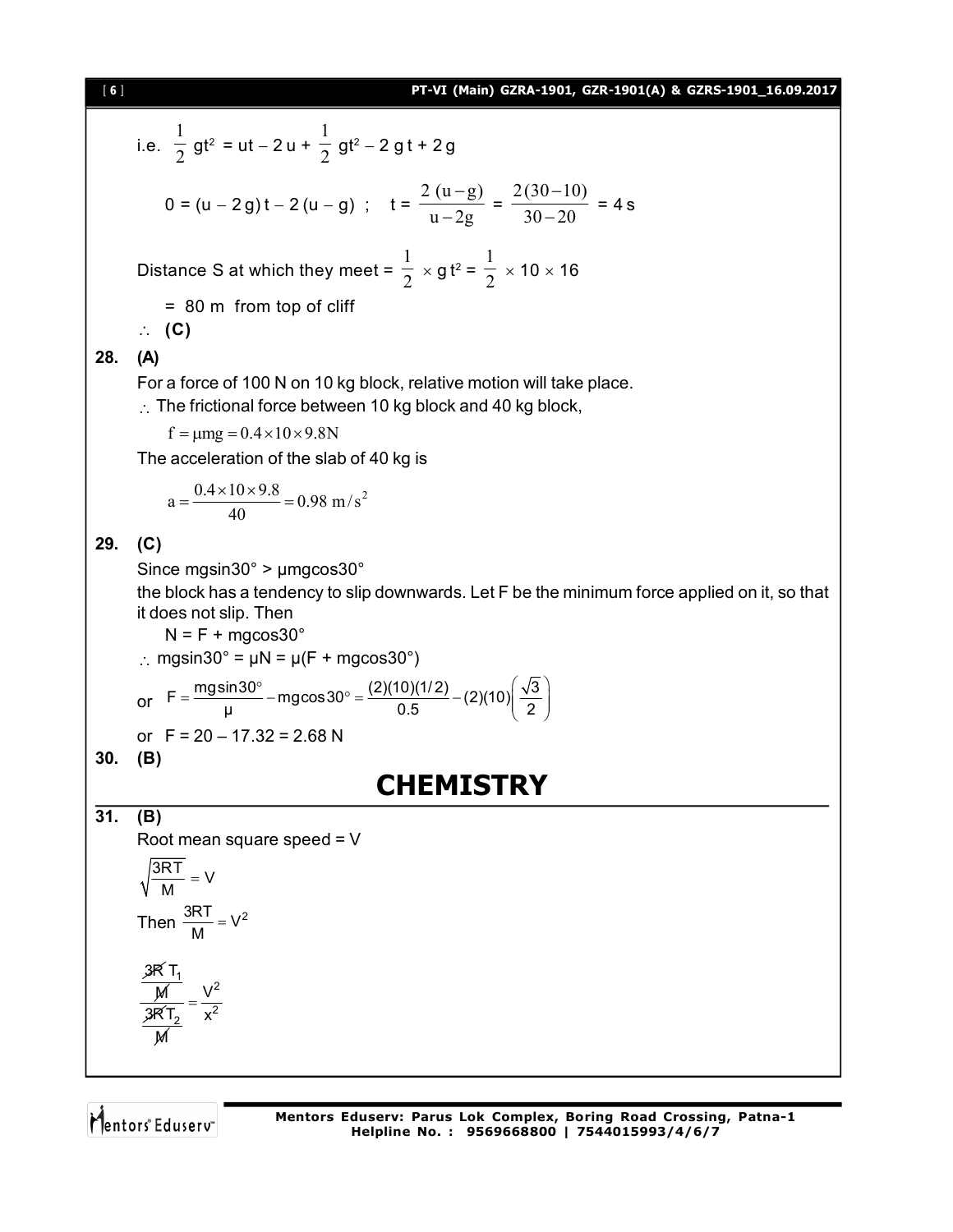|     | PT-VI (Main) GZRA-1901, GZR-1901(A) & GZRS-1901_16.09.2017 | $[7]$ |
|-----|------------------------------------------------------------|-------|
|     | $\frac{140}{560} = \left(\frac{v}{x}\right)^2$             |       |
|     | $\frac{v}{x} = \sqrt{\frac{1}{4}}$                         |       |
|     | $x = 2V$                                                   |       |
| 32. | (C)                                                        |       |
| 33. | (B)                                                        |       |
| 34. | $T_1 < T_2 < T_3$<br>(B)                                   |       |
|     | $V_{t^0} = V_0 + \frac{tV_0}{273}$                         |       |
|     | $V_{40^{\circ}} = V_0 + \frac{40 V_0}{273}$                |       |
|     | $V_{41^{\circ}} = V_0 + \frac{41 V_0}{273}$                |       |
|     | $V_{41^0} - V_{40^0} = \frac{V_0}{273}$                    |       |
| 35. | (C)                                                        |       |
|     | $\left(P+\frac{a}{V_m^2}\right)(V_m-b)=RT$                 |       |
|     | for $b = 0$ ,                                              |       |
|     | $PV_m + \frac{a}{V_m} = RT$                                |       |
|     | $PV_m = RT - \frac{a}{V_m}$                                |       |
|     | From graph,                                                |       |
|     | Slope = $-a = \frac{21.6 - 20.1}{2 - 3}$                   |       |
| 36. | $\therefore$ a = 1.5<br>(D)                                |       |
|     | $V_n = 2.18 \times 10^8 \times \frac{Z}{n}$ cm/sec         |       |
|     | $V_n \propto Z$ ; $V_n = KZ$<br>$V \mid \diagup$           |       |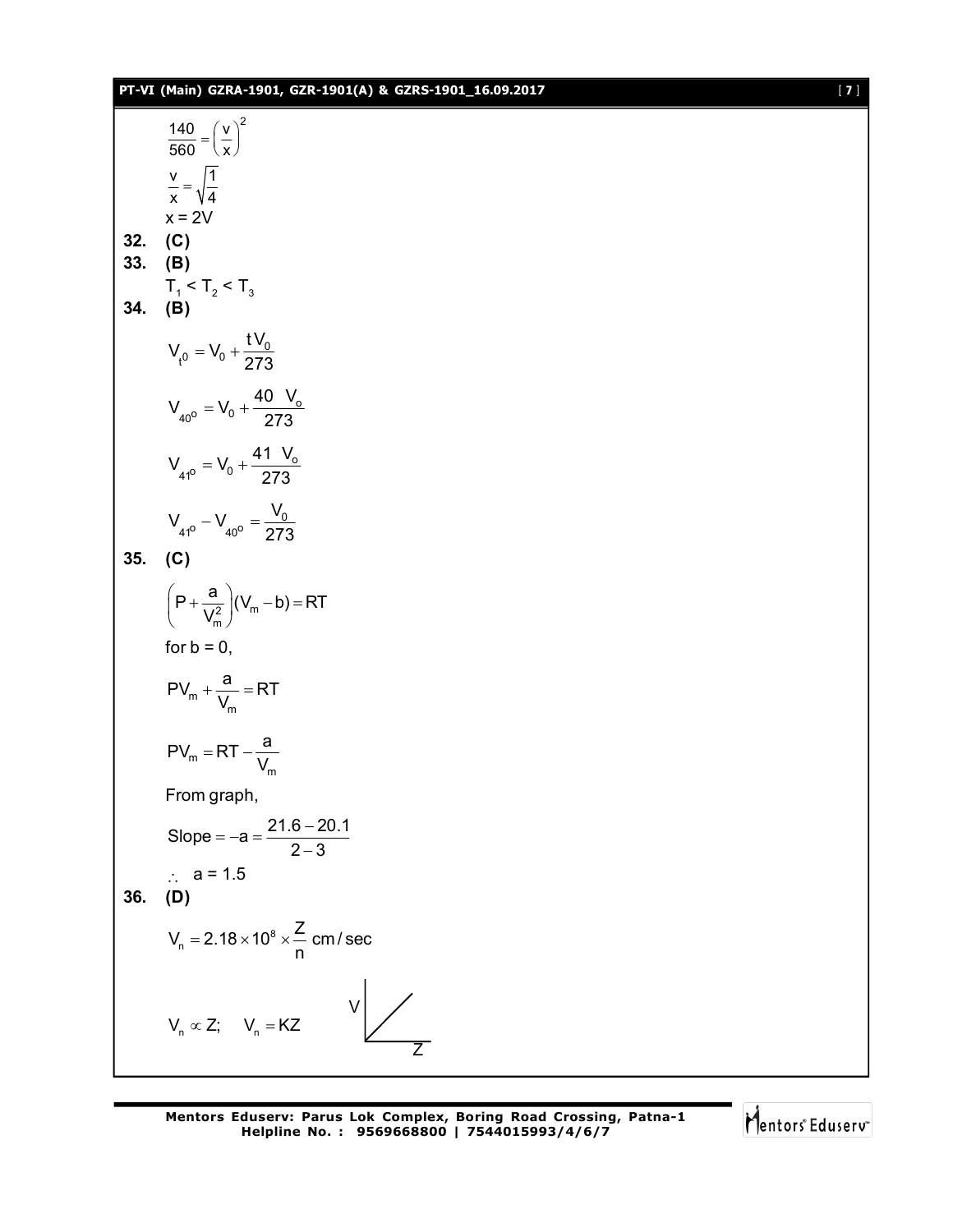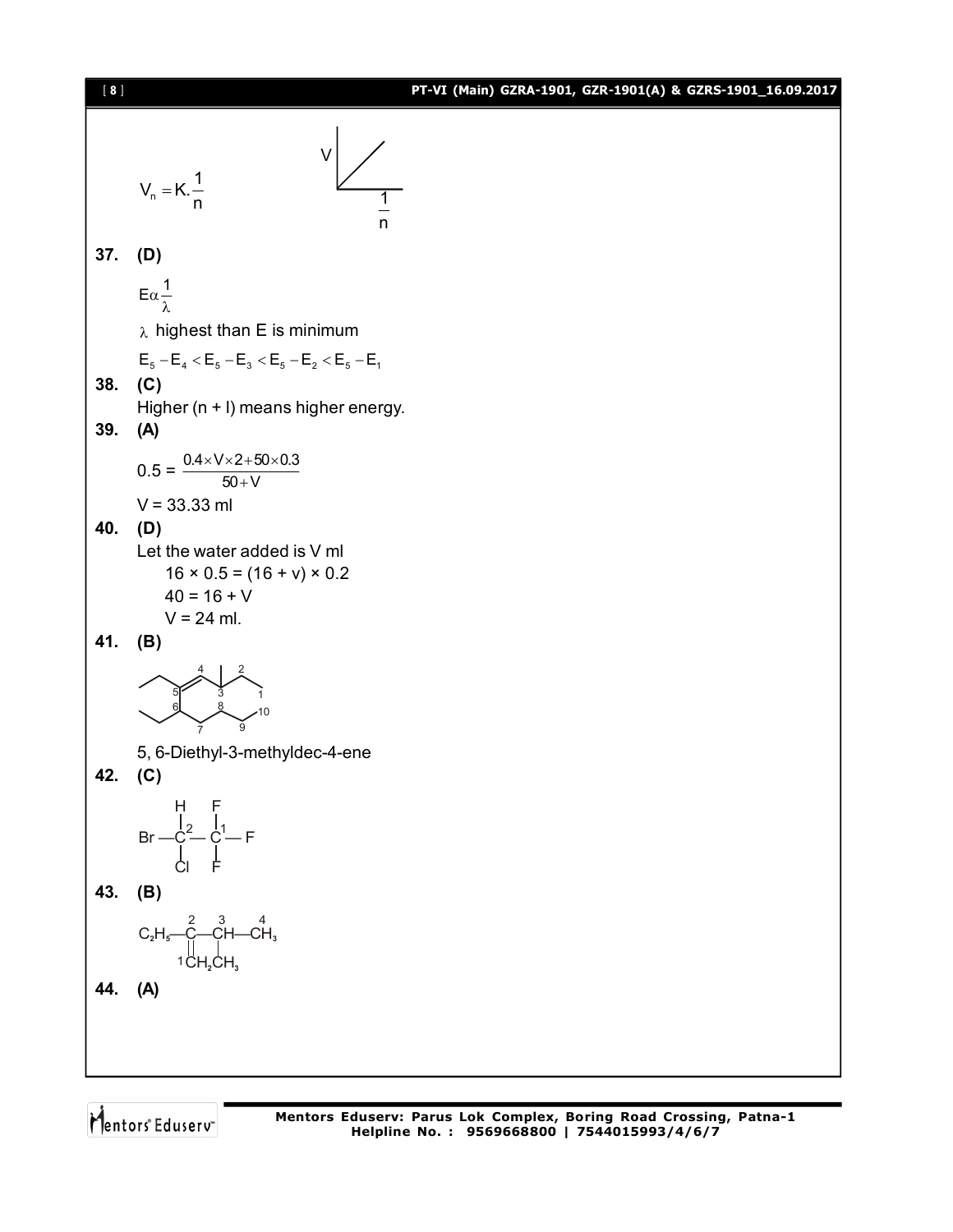# **PT-VI (Main) GZRA-1901, GZR-1901(A) & GZRS-1901\_16.09.2017** [ **9** ]



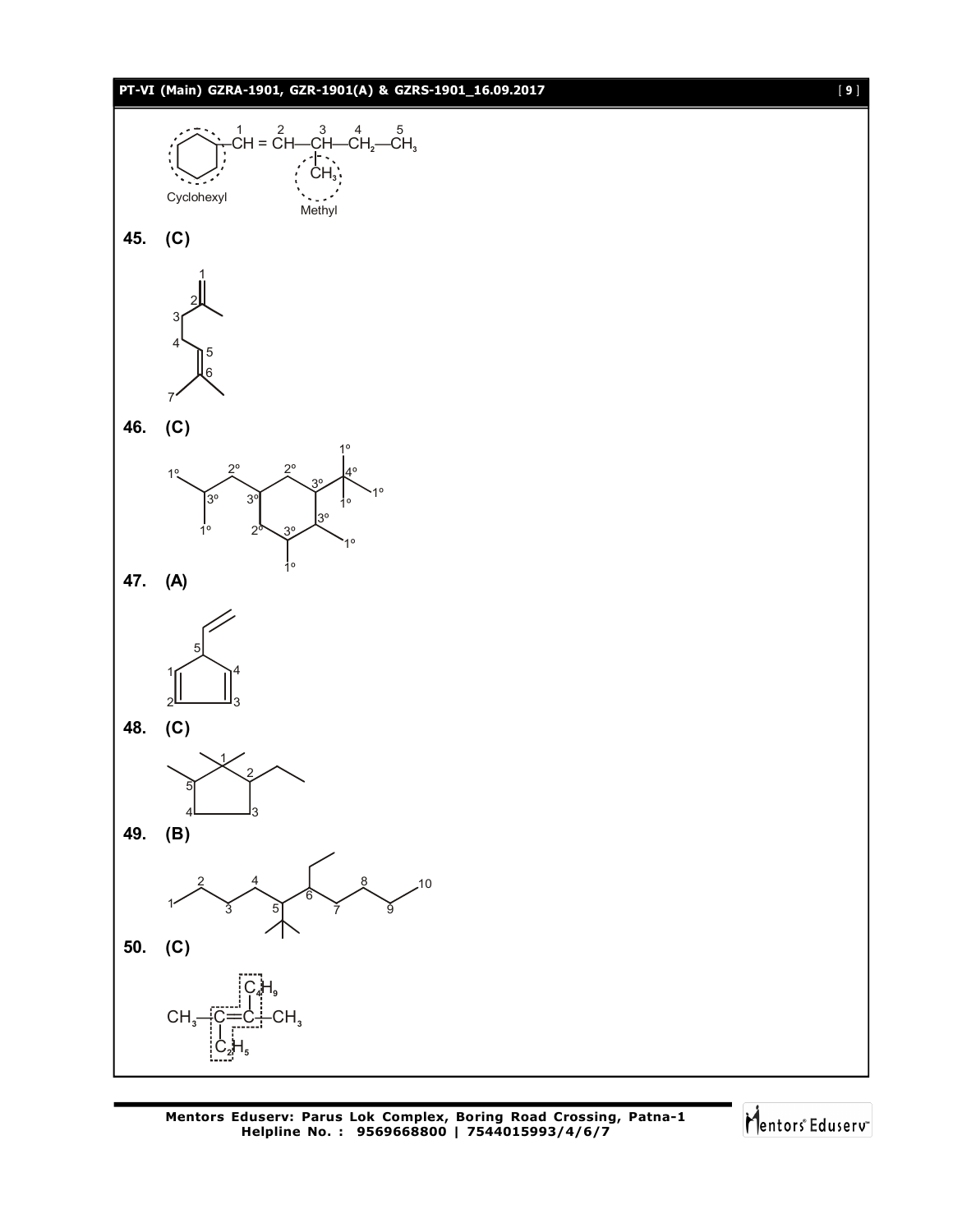[ **10** ] **PT-VI (Main) GZRA-1901, GZR-1901(A) & GZRS-1901\_16.09.2017 51. (B)**  $A + A \rightarrow A^- + A^+$  4eV  $I.P. - E.A. = 4eV$  ........(i)  $A^- \rightarrow A^+$  $IP + EA = 10eV$  ........(ii) From (i) and (ii)  $IP = 7eV$  $EA = 3eV$ **52. (C) 53. (D)** Zn <sub>↑</sub> Cd  $Hg$   $\longrightarrow$  I.E. = Max. due to Lanthanide **Contraction**  $r \left| \begin{array}{c} 2 \end{array} \right|$ . [I.E.  $I.E. = Hg > Zn > Cd$ **54. (D)** Ge  $P_{\text{Pb}}^{Sn}$  (Exception) Lanthanide Contraction  $LE_1 = Ge$  > Pb > Sn **55. (C) 56. (A) 57. (B) 58. (B)** (A)  $Sp^3d$ Sea saw F F F F F F S  $\searrow$  Sp<sup>3</sup> F F (B) octahedral F F  $S \left( \text{Sp}^3 d^2 \right)$  $F \setminus$   $\neq$   $F$ F F octahedral  $\overline{\mathsf{P}}$  $\sin s_p^3 d^2$  $F \setminus \downarrow \nearrow F$ F F (C) Capped octahedral F EO F Sé i sp<sup>3</sup> Fs:::tøæF F F (D) octahedral O O Xe O <sup>O</sup> <sup>O</sup> <sup>O</sup>  $\mathsf{Sp}^3$ d 2 Capped octahedral F F^`````\_`\_`O`\F  $\mathsf{Te}$   $\mid$  Sp<sup>3</sup> From to *From* F F d 3 **59. (A)** BeF $_3^ \langle$ Sp<sup>2</sup> **60. (B)** Xe F F  $-$ ;  $\ddot{O} = C = \ddot{O}$ ;

Mentors Eduserv

**Mentors Eduserv: Parus Lok Complex, Boring Road Crossing, Patna-1 Helpline No. : 9569668800 | 7544015993/4/6/7**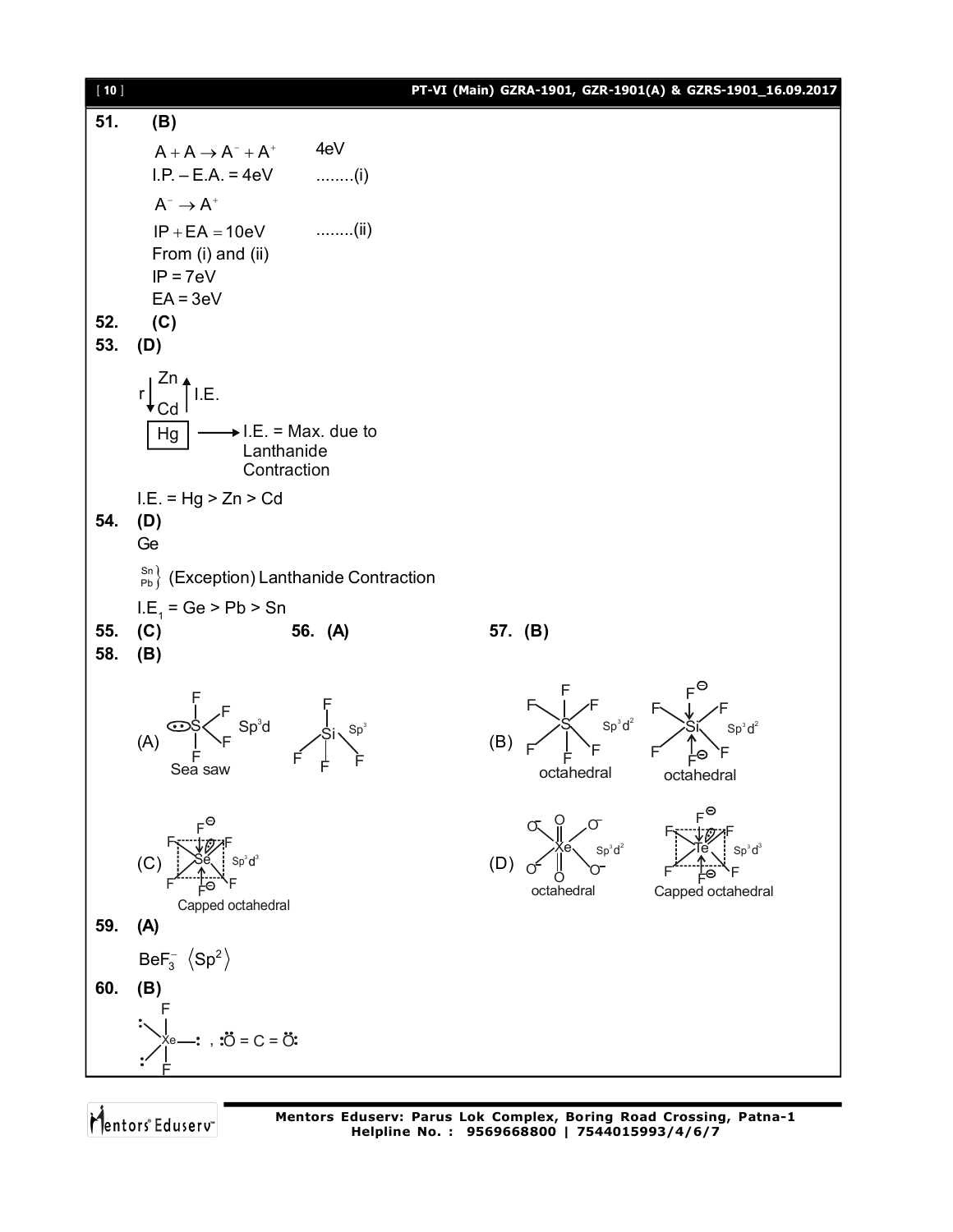# **PT-VI (Main) GZRA-1901, GZR-1901(A) & GZRS-1901\_16.09.2017** [ **11** ]

# **MATHEMATICS**

| 61.        | (A)                                                                                                                                                                                                                                                                                                |
|------------|----------------------------------------------------------------------------------------------------------------------------------------------------------------------------------------------------------------------------------------------------------------------------------------------------|
|            | $X = \frac{1}{1^4} + \frac{1}{3^4} + \frac{1}{5^4} + \dots$ to $\infty$                                                                                                                                                                                                                            |
|            | $=\left(\frac{1}{4^4}+\frac{1}{2^4}+\frac{1}{3^4}+\dots 10\infty\right)-\left(\frac{1}{2^4}+\frac{1}{4^4}+\dots 10\infty\right)$                                                                                                                                                                   |
|            | $=\frac{\pi^4}{90}-\frac{1}{16}\left(\frac{1}{1^4}+\frac{1}{2^4}+\frac{1}{3^4}+\dots 0\right) = \frac{\pi^4}{90}-\frac{1}{16}\cdot\frac{\pi^4}{90} = \frac{\pi^4}{96}$                                                                                                                             |
| 62.<br>63. | (A)<br>(B)                                                                                                                                                                                                                                                                                         |
|            | Here $2\sin\frac{\alpha+\beta}{2} \cdot \cos\frac{\alpha-\beta}{2} = a$ , $2\sin\frac{\alpha+\beta}{2} \cdot \sin\frac{\beta-\alpha}{2} = b$                                                                                                                                                       |
| 64.        | Now, divide and get the value<br>(B)                                                                                                                                                                                                                                                               |
| 65.<br>66. | $\sin n\theta = b_0 + b_1 \sin \theta + b_2 \sin^2 \theta + \dots$<br>This is possible when n is an odd integer.<br>Put $\theta = 0$ to get b <sub>0</sub> . After differentiating w.r.t. $\theta$ , put $\theta = 0$ to get b <sub>1</sub> .<br>(A)<br>(A)<br>As the points are in order, the are |
|            | $=\frac{ 1 }{2}\begin{vmatrix}4 & 1 \\ 3 & 6\end{vmatrix} + \begin{vmatrix}3 & 6 \\ -5 & 1\end{vmatrix} + \begin{vmatrix}-5 & 1 \\ -3 & -3\end{vmatrix} + \begin{vmatrix}-3 & -3 \\ -3 & 0\end{vmatrix} + \begin{vmatrix}-3 & 0 \\ 4 & 1\end{vmatrix} = 30$ unit <sup>2</sup>                      |
| 67.<br>68. | (A)<br>(D)<br>$tan(180^\circ - \theta) = slope of AB = -3$<br>$\tan \theta = 3$<br>$\ddot{\cdot}$ .<br>$\therefore \quad \frac{OC}{AC} = \tan \theta, \frac{OC}{BC} = \cot \theta$<br>$\Rightarrow \frac{BC}{AC} = \frac{\tan \theta}{\cot \theta} = \tan^2 \theta = 9$                            |
| 69.        | (D)                                                                                                                                                                                                                                                                                                |
|            | $ x  \left( \frac{1+ x }{x^2+x+1} \right) \le 0 \Rightarrow x=0$                                                                                                                                                                                                                                   |

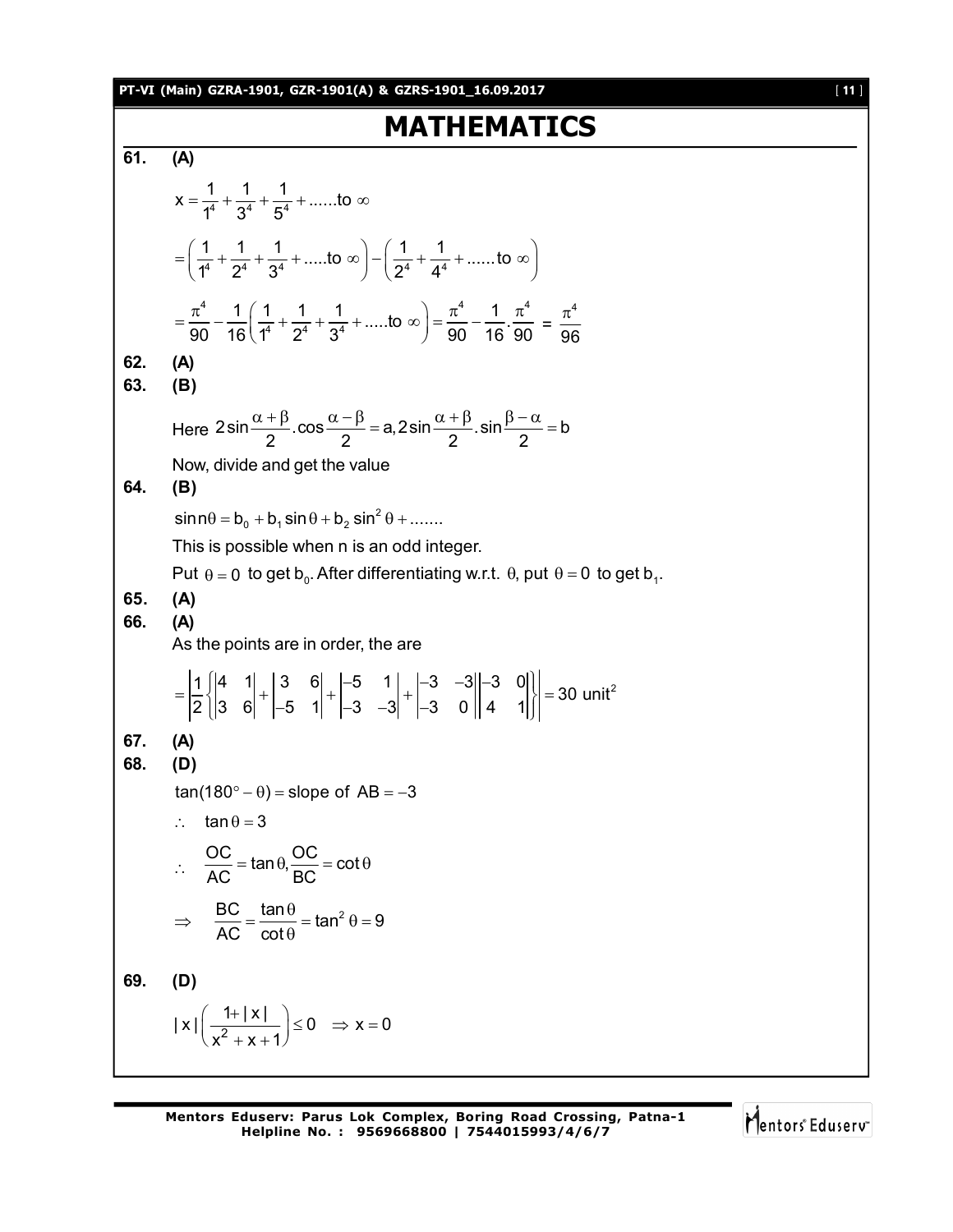| [12] | PT-VI (Main) GZRA-1901, GZR-1901(A) & GZRS-1901_16.09.2017                                                                                             |
|------|--------------------------------------------------------------------------------------------------------------------------------------------------------|
| 70.  | (C)                                                                                                                                                    |
| 71.  | $\triangle$ ABC is right angled at A<br>Eqn. of circle is $(x + 1)(x - 5) + (y - 1)(y - 5) = 0$<br>$T = 0$ gives the required tangent.<br>(C)          |
|      | For internal point $p(2, 8)$ 4 + 64 – 4 + 32 – p < 0 $\Rightarrow$ p > 96 and x intercept = 2 $\sqrt{1+p}$ therefore                                   |
|      | $\Rightarrow$ p > -1 and y intercept = $2\sqrt{4+p}$ $\Rightarrow$ p > -4<br>$1 + p > 0$                                                               |
|      | Combining the above conditions on p we get $p > 96$ i.e. $p \in (96, \infty)$                                                                          |
| 72.  | (A)                                                                                                                                                    |
|      | Pair of lines are $x - 2y = 0$ and $2x - y = 0$ , equation of the bisectors of the pair of lines will be                                               |
|      | $\frac{x^2 - y^2}{2 - 2} = \frac{xy}{-5/2}$ i.e. $y = \pm x$                                                                                           |
|      | Centre $C = (\lambda, \lambda)$                                                                                                                        |
|      | $\therefore \left  \frac{\lambda - 2\lambda}{\sqrt{1^2 + 2^2}} \right  = \sqrt{5}$                                                                     |
|      | $\therefore \lambda = \pm 5$                                                                                                                           |
|      | Circle lies in the first quadrant $\therefore \lambda = 5$                                                                                             |
|      | ∴ eqn. of circle $(x-5)^2 + (y-5)^2 = (\sqrt{5})^2 \Rightarrow x^2 + y^2 - 10x - 10y + 45 = 0$                                                         |
| 73.  | (C)                                                                                                                                                    |
|      | The cosine formula applied to triangle $Q_1OQ_2$ gives $\cos \angle Q_2OQ_1 = \frac{OQ_1^2 + OQ_2^2 - Q_1Q_2^2}{2 \cdot OQ_1 \cdot OQ_2}$              |
|      | $=\frac{(x_1-0)^2+(y_1-0)^2+(x_2-0)^2+(y_2-0)^2-[(x_1-x_2)^2+(y_1-y_2)^2]}{2\cdot OQ_1\cdot OQ_2} = \frac{2(x_1x_2)+2(y_1y_2)}{2\cdot OQ_1\cdot OQ_2}$ |
| 74.  | $\therefore$ OQ <sub>1</sub> OQ <sub>2</sub> cos $\angle$ Q <sub>1</sub> OQ <sub>2</sub> = $x_1x_2 + y_1y_2$<br>(C)                                    |
|      | $P = \frac{x}{\cos \frac{\pi}{4}} = \frac{y}{\sin \frac{\pi}{4}} = 6\sqrt{2} \implies x = 6, y = 6$                                                    |
|      | Since P(6,6) lie on circle<br>$72 + 12 (g + f) + c = 0$<br>$\ldots$ (i)<br>Since $y = x$ touches the circle, then                                      |
|      | $2x^2 + 2x(g + f) + c = 0$ has equal roots $D = 0$                                                                                                     |
|      | 4 $(g + f)^2 = 8c \implies (g + f)^2 = 2c$<br>$\ldots$ (ii)                                                                                            |
|      | From, we get                                                                                                                                           |
|      | $(12(g+f))^2 = [-(c+72)]^2 \implies 144 (2c) = (c+72)^2 \implies (c-72)^2 = 0 \implies c = 72$                                                         |

Mentors<sup>®</sup> Eduserv<sup>®</sup>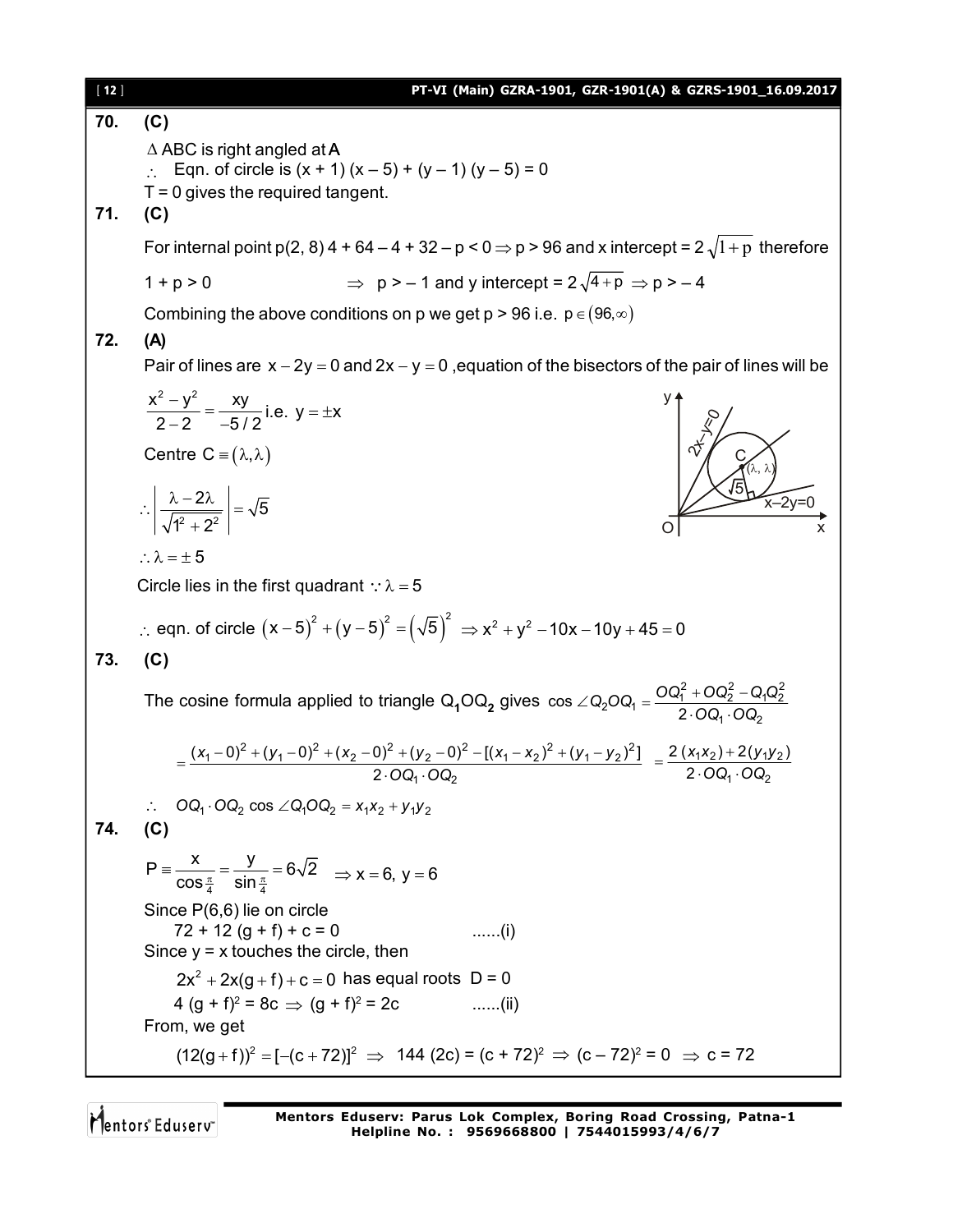## **PT-VI (Main) GZRA-1901, GZR-1901(A) & GZRS-1901\_16.09.2017** [ **13** ]

75. **(B)**  
\nArea of trapezium ABCD = 
$$
\frac{1}{2}(a+3a)(2r) = 4 \Rightarrow ar = 1
$$
  
\nEquation of line BC is  $y = -r^2(x-\frac{3}{r})$   
\nor,  $y + r^2x - 3r = 0$   
\n∴ BC is the tangent to the circle  
\n $\Rightarrow \frac{|r + r^3 - 3r|}{\sqrt{1 + r^4}} = r \Rightarrow r^4 + 4 - 4r^2 = 1 + r^4 \Rightarrow r = \frac{\sqrt{3}}{2}$   
\n76. **(D)**  
\nIt can be seen that the given points P(p, q), C  $(\frac{p}{2}, \frac{q}{2})$  and the origin are collinear which implies  
\nthat line OP where O is the origin is a diameter of the given circle. Therefore, equation of the  
\ngiven circle is  
\n $x(x - p) + y(y - q) = 0$   
\ni.e.  $x^2 + y^2 - px - qy = 0$ .....(1)  
\nLet M(a, 0) be the mid-point of a chord AP (see fig.). Then, we have  
\nCM ∟ AP  
\ni.e. slope of CM × slope of AP = -1  $\Rightarrow \frac{2}{p- a} \times \frac{q}{p-a} = -1$   
\ni.e.  $q^2 + (p-2a)(p-a) = 0$   
\ni.e.  $q^2 + (p-2a)(p-a) = 0$   
\ni.e.  $q^2 + (p-2a)(p-a) = 0$   
\ni.e.  $q^2 + (p-2a)(p-a) = 0$   
\ni.e.  $q^2 + (p-2a)(p-a) = 0$   
\nii.e.  $q^2 + (p-2a)(p-a) = 0$   
\ni.e.  $q^2 + (p-2a)(p-a) = 0$   
\nii.e.  $q^2 + (p-2a)(p-a) = 0$   
\nii.e.  $q^2 + (p-2a)(p-a) = 0$   
\niii.e.  $q^2 + q^2 > 4 \times 2(p^2 + q^2) > 0$   
\niv.e.  $q^2 + q^2 > 4 \times 2(p^2 + q^2) > 0$   
\niv.e.  $q^2 + (p^2 - 4q^2) = 0$   
\niv.e.  $q^2 + (p^2$ 

**Mentors Eduserv: Parus Lok Complex, Boring Road Crossing, Patna-1 Helpline No. : 9569668800 | 7544015993/4/6/7**

Mentors<sup>e</sup> Eduserv<sup>-</sup>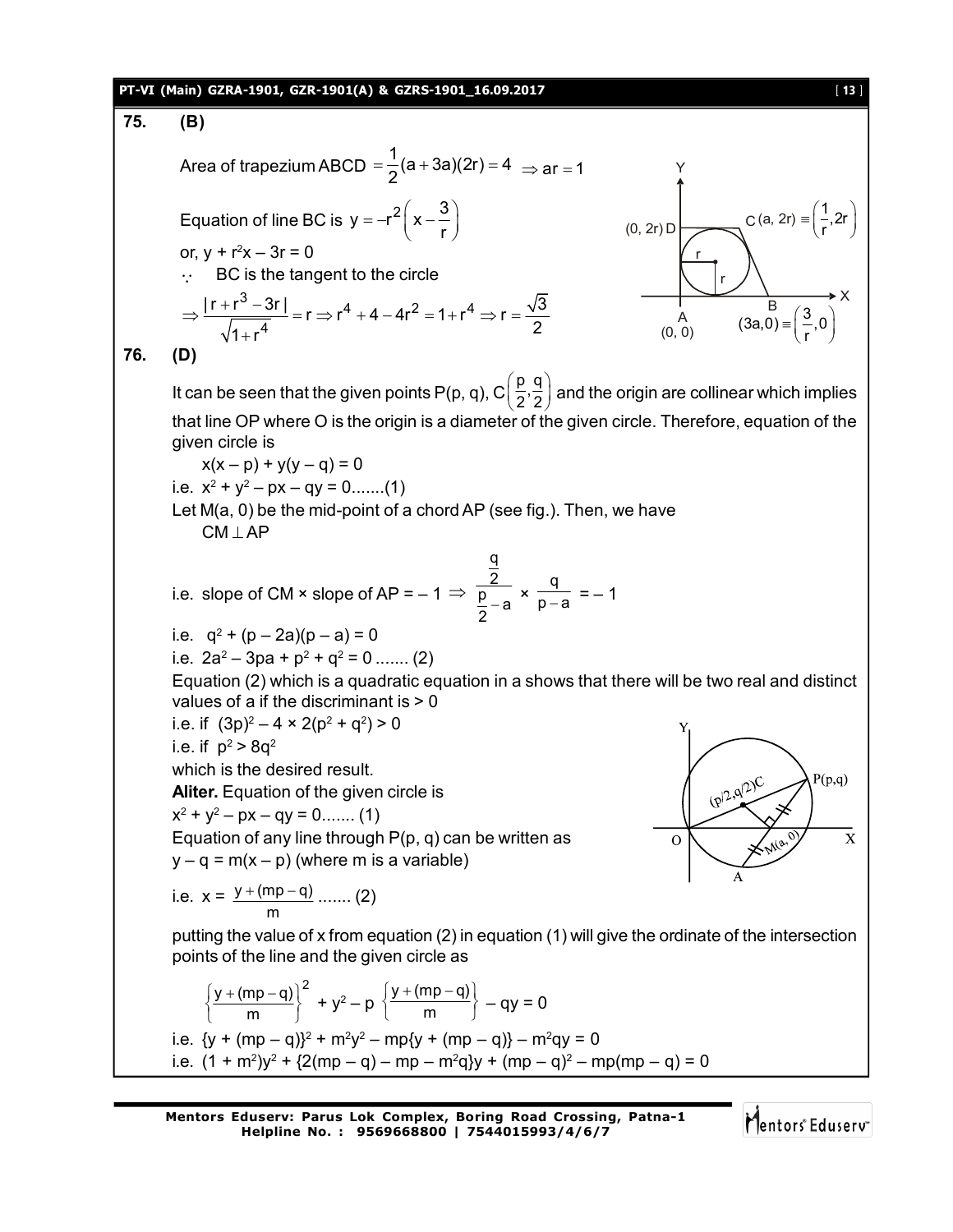| i.e. $(1 + m^2)y^2 + (pm - 2q - qm^2)y - q(mp - q) = 0$<br>$\ldots$ (3)                                                                                         |  |
|-----------------------------------------------------------------------------------------------------------------------------------------------------------------|--|
|                                                                                                                                                                 |  |
| The above equation gives the Y coordinates of the intersection points of the chord and the                                                                      |  |
| given circle. According to the given condition, the mid-point of this intercept lies on the X-axis,<br>therefore we have sum of the roots of equation $(3) = 0$ |  |
| i.e. $pm - 2q - qm^2 = 0$                                                                                                                                       |  |
| i.e. $qm^2 - pm + 2q = 0$ (4)                                                                                                                                   |  |
| The above equation shows that there will be two real and distinct values of m if $p^2 > 8q^2$ which                                                             |  |
| is the desired result.                                                                                                                                          |  |
| 77.<br>(A)                                                                                                                                                      |  |
| Homogenize the equation $3x^2 + 4xy - 4x(2x + y) + (2x + y)^2 = 0$ , now, coefficient of                                                                        |  |
| $x^2$ + coefficient of $y^2$ = 0                                                                                                                                |  |
| Thus angle between lines is $\frac{\pi}{2}$                                                                                                                     |  |
| 78.<br>(A)                                                                                                                                                      |  |
|                                                                                                                                                                 |  |
| $\ldots$ (i)                                                                                                                                                    |  |
| $\dots\dots\dots\dots\dots\dots$ . (ii)                                                                                                                         |  |
|                                                                                                                                                                 |  |
| from equation (i) and (ii)                                                                                                                                      |  |
| $S\left(1-\frac{1}{3}\right)=1+\frac{1}{3}+\frac{4}{3^2}+\frac{4}{3^3}$ $\infty$                                                                                |  |
| $S\left(\frac{2}{3}\right) = \frac{4}{3} + \frac{4}{9}\left(1 + \frac{1}{3} + \frac{1}{3^2} + \dots \infty\right)$                                              |  |
| $S(\frac{2}{3})=2 \Rightarrow S=3$                                                                                                                              |  |
| 79.<br>(B)                                                                                                                                                      |  |
| $a = 1 + 10 + 10^2 +  + 10^{54}$                                                                                                                                |  |
| $=\frac{10^{55}-1}{10-1}=\frac{10^{55}-1}{10^5-1}\times\frac{10^5-1}{10-1}=bc$                                                                                  |  |
|                                                                                                                                                                 |  |
| 80.<br>(A)<br>$x = 1 + a + a^2$ $\infty$                                                                                                                        |  |
|                                                                                                                                                                 |  |
| $x = \frac{1}{1-a} \Rightarrow 1-a = \frac{1}{x} \Rightarrow a = \frac{x-1}{x}$                                                                                 |  |
|                                                                                                                                                                 |  |
| $y = \frac{1}{1-h} \Rightarrow b = \frac{y-1}{v}$<br>(ii)                                                                                                       |  |
| Given                                                                                                                                                           |  |

Mentors<sup>®</sup> Eduserv<sup>®</sup>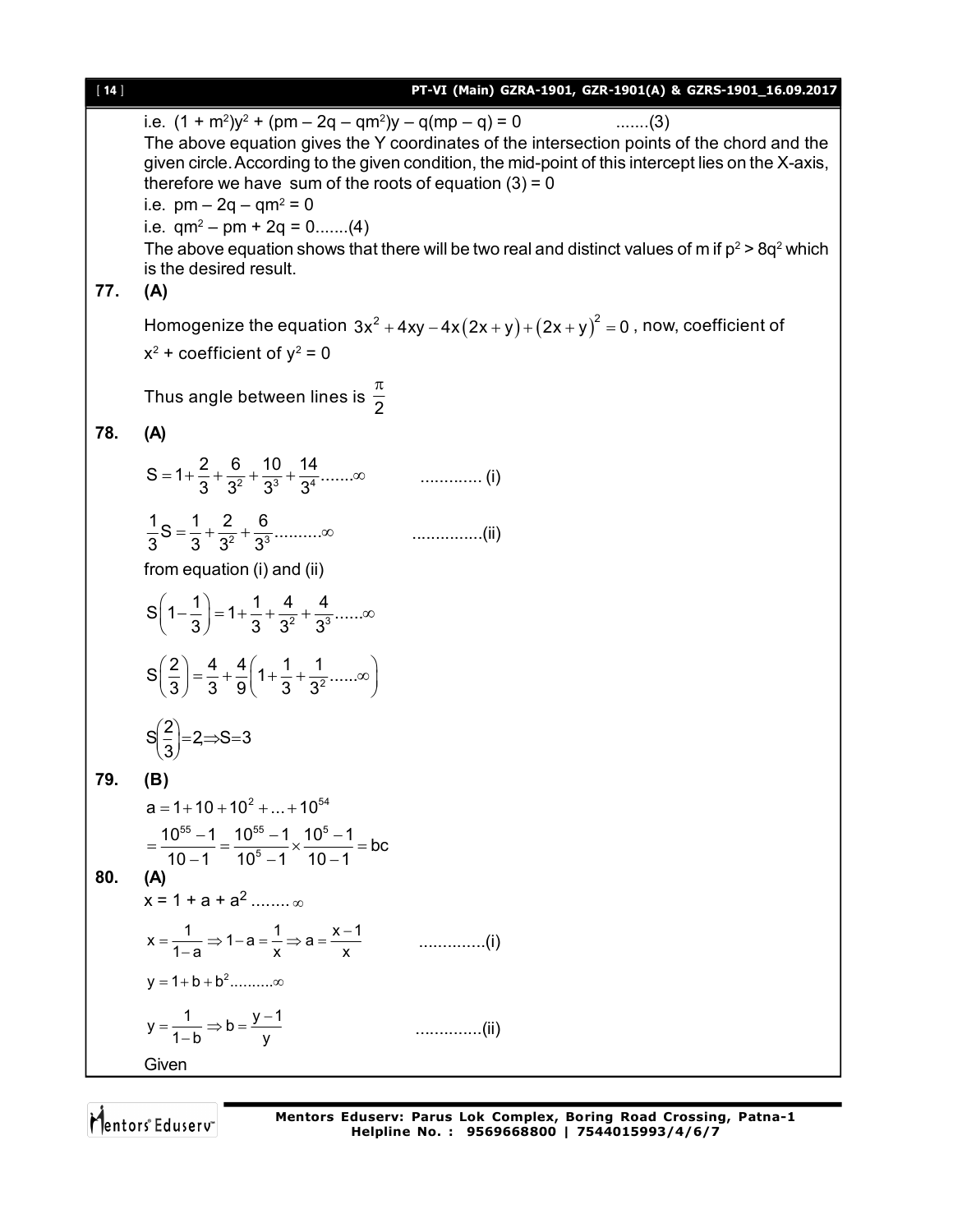# **PT-VI (Main) GZRA-1901, GZR-1901(A) & GZRS-1901\_16.09.2017** [ **15** ]

1 + ab + a<sup>2</sup>b<sup>2</sup>......
$$
\infty
$$
 =  $\frac{1}{1-ab}$   
\n= $\frac{1}{1-(x-1)(y-1)} = \frac{xy}{x+y-1}$   
\n81. (C)  
\nIf a<sub>1</sub>, a<sub>2</sub>, a<sub>3</sub>, ...... a<sub>n</sub> are in H.P.  
\n $\therefore \frac{1}{a_1} \cdot \frac{1}{a_2} \cdot \frac{1}{a_3} \cdot \dots \cdot \frac{1}{a_n}$  are in A.P.  
\n $\therefore \frac{1}{a_2} - \frac{1}{a_1} = d$  where d is common difference of A.P.  
\n $\Rightarrow a_1 - a_2 = a_1a_2d$  (i)  
\n $\Rightarrow \frac{1}{a_3} - \frac{1}{a_2} = d \Rightarrow a_2 - a_3 = da_3a_2$  (ii)  
\n $\Rightarrow \frac{1}{a_n} - \frac{1}{a_{n-1}} = d \Rightarrow a_{n-1} - a_n = da_{n-1}a_n$  (iii)  
\nadding all these equation  
\n $(a_1 - a_2) + (a_2 - a_3) + (a_3 - a_4) + ...... + (a_{n-1} - a_n) = d(a_1a_2 + a_2a_3..... + a_n a_{n-1})$   
\n $a_1 - a_n = d(a_1a_2 + a_2a_3..... + a_n a_{n-1})$   
\n $(n-1)a_1a_n = (a_1a_2 + a_2a_3..... + a_na_{n-1})$   
\n(0, -1)a<sub>1</sub>a<sub>n</sub> =  $(a_1a_2 + a_2a_3..... + a_na_{n-1})$   
\n82. (A)  
\n83. (A)  
\nLet T<sub>r</sub> be the rth term of the given series. Then,  
\n $T_r = \frac{2r+1}{t^2+2^2+....+t^2} = \frac{6(2r+1)}{(r)(r+1)(2r+1)} = 6(\frac{1}{r} - \frac{1}{r+1})$   
\nSo, sum is given by  
\n $\sum_{r=1}^{60} T_r = 6 \sum_{r=1}^{60} (\frac{1}{r} - \frac{1}{r+1})$   
\n $= 6[1-\frac{1$ 

Mentors<sup>e</sup> Eduserv<sup>-</sup>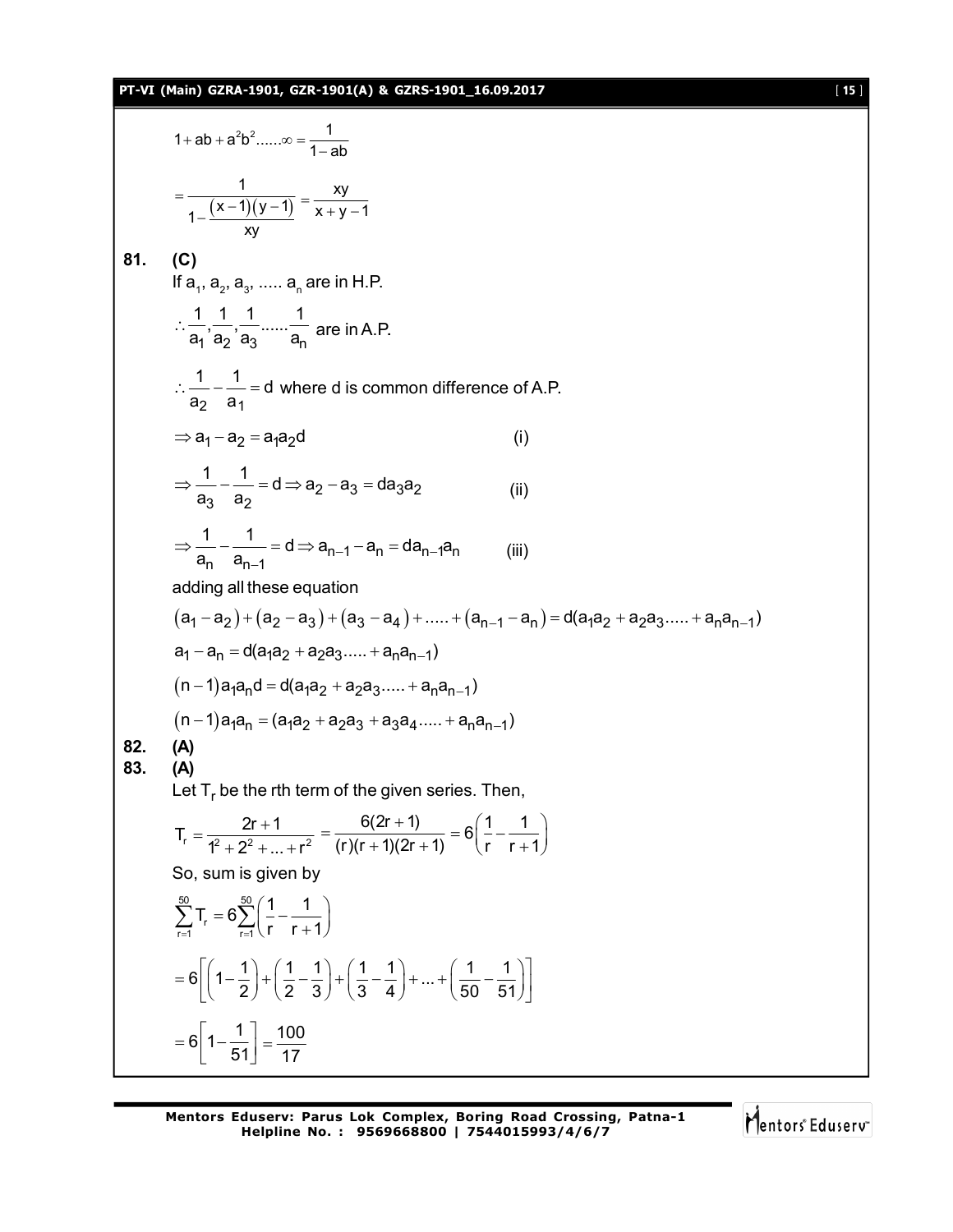[ **16** ] **PT-VI (Main) GZRA-1901, GZR-1901(A) & GZRS-1901\_16.09.2017 84. (D)** 1 2 1 2 2h a 10 m m ,m m m 4m m 2 b b 1 a <sup>2</sup> and m 4m 4 2 a a 16 1 **85. (B)** The given circle 2 2 x y 4x 6y 12 0 has its centre at (2, 3) and radius equal to 5. Let (h, k) be the coordinates of the centre of the required circle. Then, the point (h, k) divides the line joining (– 1, – 1) to (2, 3) in the ratio 3 : 2, where 3 is the radius of the required circle. Thus, we have 3 2 2( 1) 4 3 3 2( 1) 7 h and k 3 2 5 3 2 5 Hence, the equation of the required circle is 2 2 4 7 <sup>2</sup> x y 3 5 5 2 2 5x 5y 8x 14y 32 0 . **86. (C)** We have a – 2 a 4 > 0 and a – 2 a 2 < 0 2 2 a a a- a - < 0 4 2 a (2, 4) **87. (A)** The equation of the given circle is x 2 + y<sup>2</sup> + 8x – 16y + 64 = 0 (x<sup>2</sup> + 8x + 16) + (y<sup>2</sup> – 16y + 64) = 16 Y X' Y' X O C(–4,8) C (4,8) 1 (x + 4)<sup>2</sup> + (y – 8)<sup>2</sup> = 4<sup>2</sup> {x – (–4)}<sup>2</sup> + (y – 8)<sup>2</sup> = 4<sup>2</sup> . Clearly, its centre is at (–4, 8) and radius = 4. The image of this circle in the line mirror has its center C<sup>1</sup> (4, 8) and radius 4. So, its equation is (x – 4)<sup>2</sup> + (y – 8)<sup>2</sup> = 4<sup>2</sup>or, x<sup>2</sup> + y<sup>2</sup> – 8x – 16y + 64 = 0.

Mentors<sup>®</sup> Eduserv<sup>®</sup>

**Mentors Eduserv: Parus Lok Complex, Boring Road Crossing, Patna-1 Helpline No. : 9569668800 | 7544015993/4/6/7**